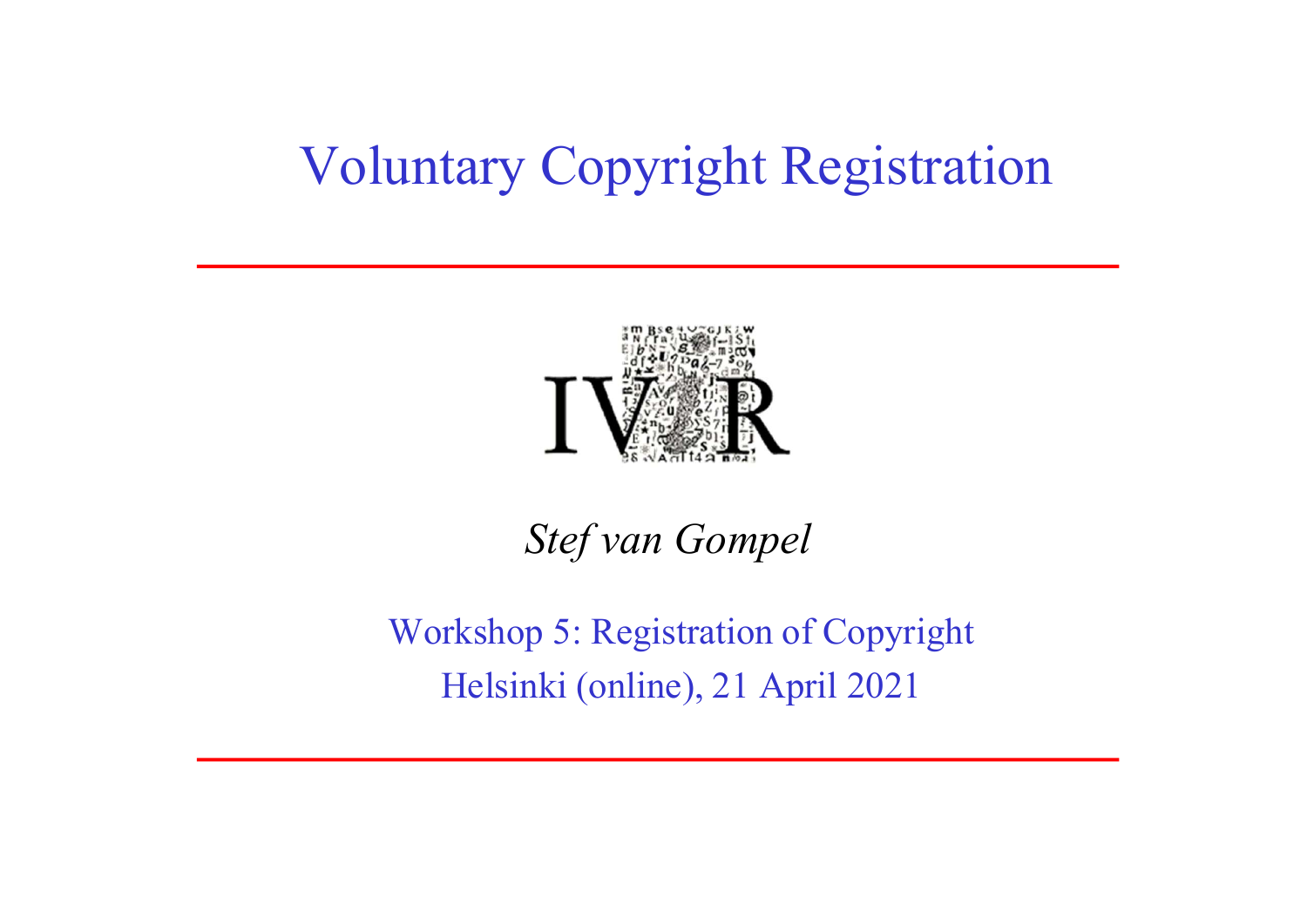# State of play of voluntary registration • Many national public copyright registries<br>
• Many national <u>public</u> copyright registries<br>
– Typically with national copyright or IP office<br>
– Gradually (but slowly) adapting to digital environment

- -
	-
	- Creates a (searchable) public record with information on (prima facie) protected works, authorship, ownership and other © data
		- Can play an important role in filling the © information gap
- 
- Many national <u>public</u> copyright registries<br>
 Typically with national copyright registries<br>
 Typically (but slowly) adapting to digital environment<br>
 Creates a (searchable) public record with information on (prima<br>
f liability exemptions for ISPs (e.g. YouTube's Content-ID system)

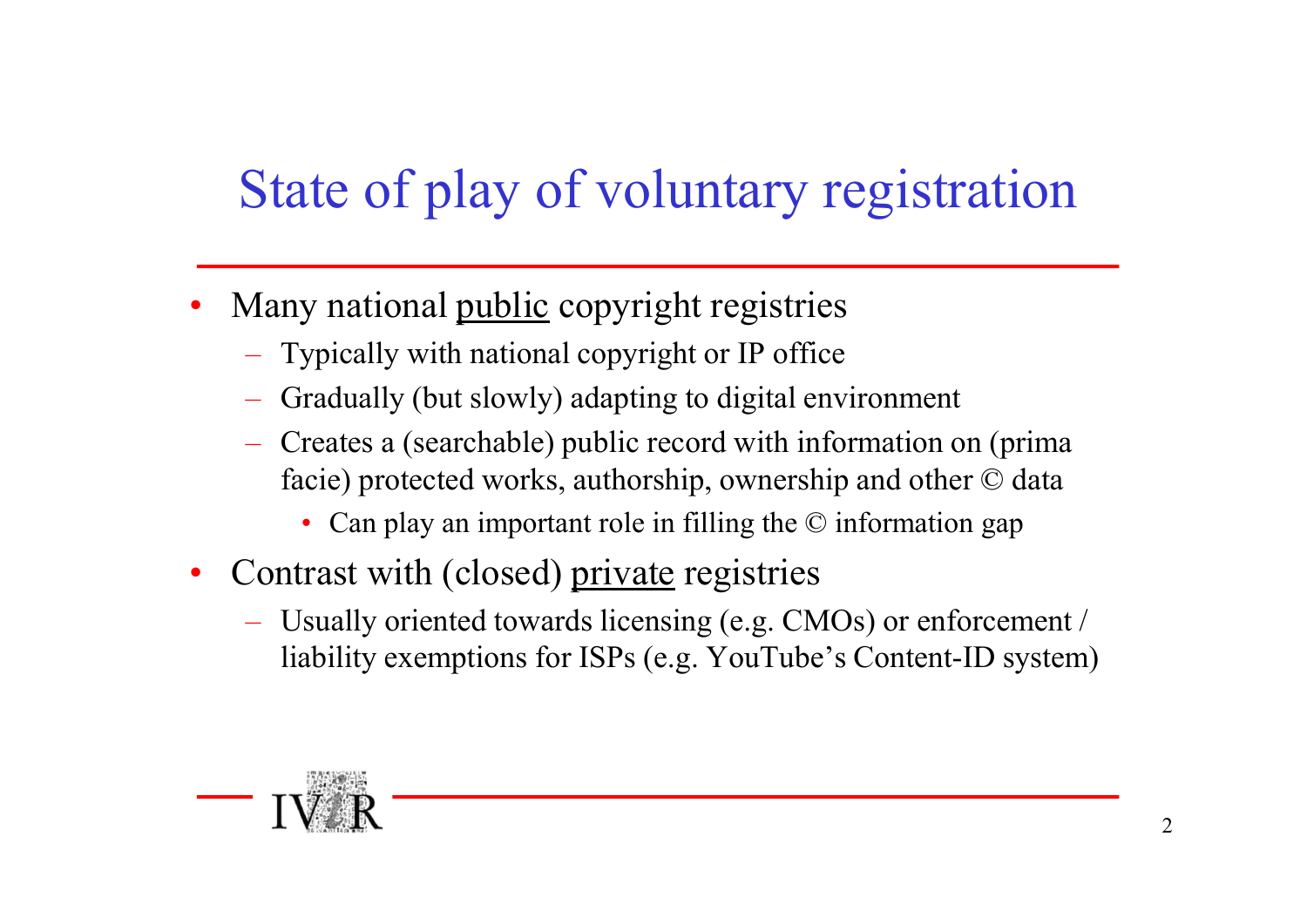### Encouraging voluntary registration

- Create necessary 'carrots and sticks' for registration
	- Evidentiary benefits
		- prima facie proof of facts stated or of validity of the right
	- Enforcement benefits
		- award of statutory damages or attorney's fees
		- condition to start NTD-procedures
		- condition to sue (only possible for national works)
- Art. 5(2) BC-compliant mandatory forms of registration
	- Recordation of transfers of copyright
	- Mandatory registration of metadata (RMI)
	- Compulsory registration in the country of origin